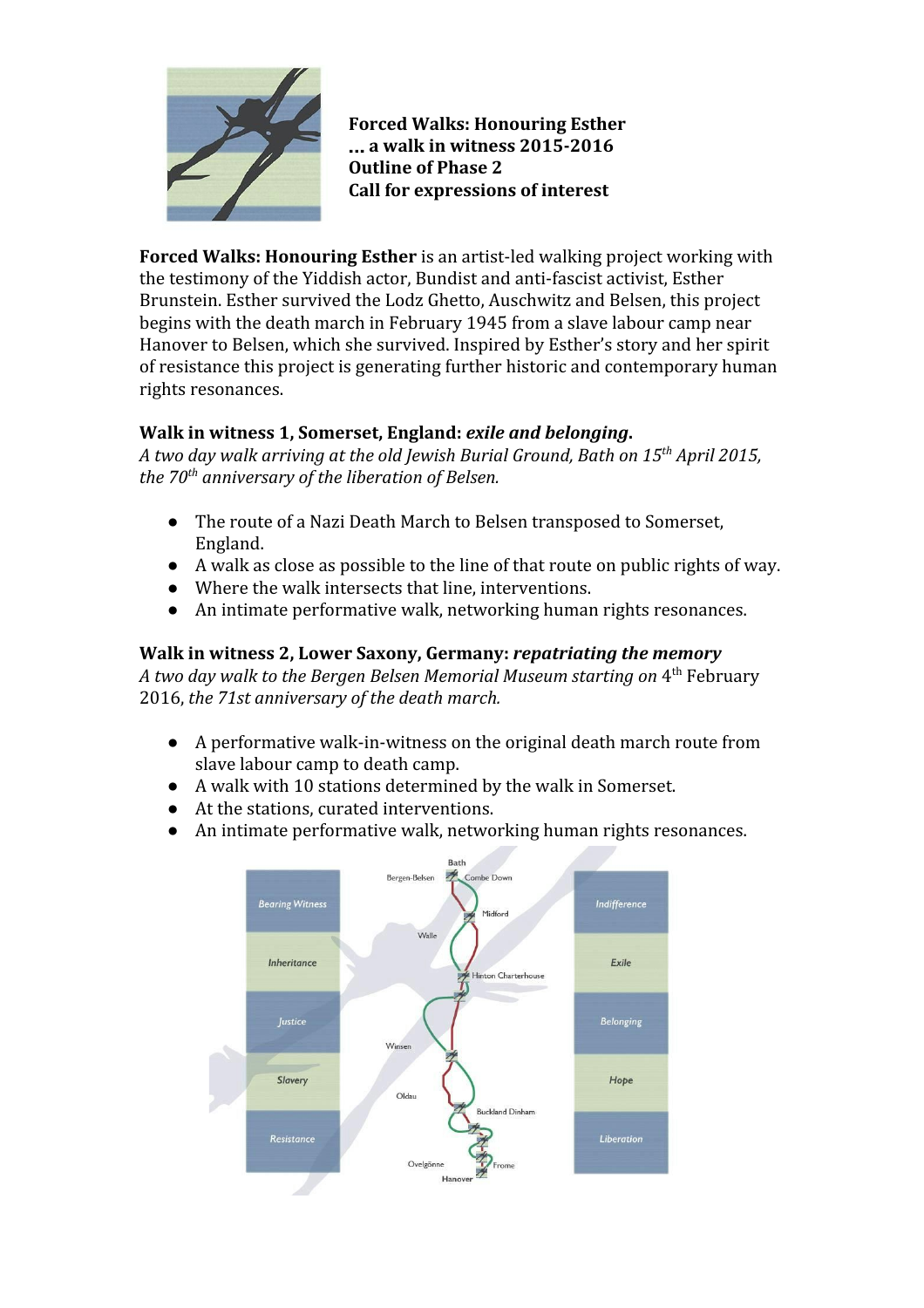Honouring Esther is led by Richard White and Lorna Brunstein, Esther's daughter. The walk in Somerset, where the artists live, determined the stations for the route, at each station walkers stopped to reflect and network responses to curated content. Walk in Witness 1 revealed stories from descendants of survivors and liberators, bore witness to the experience of others in Syria, Kurdistan, Poland and England and remembered acts of resistance. Research and planning for Walk in Witness 2 is underway.

#### **Call for expressions of interest**

We would like to make contact with socially engaged artists, human rights activists and historians, especially those based in Lower Saxony, the Celle area, interested in participating in the walk or helping the research or networking the activity.

#### **Volunteers:**

We are keen to make contact with anyone wishing to volunteer support for the project, artists, researchers, English/German translators, volunteers who can offer support with social media and the logistics for the walk.

#### **Timeline**

Research on local resonances is ongoing: we are looking to discover any physical remains or local memories that connect directly to the experience of the slave labour camp, 'Waldeslust' at Hambühren-Ovelgönne and the death marches along the road to the Bergen Belsen camp. We are interested in contacting witnesses and their descendants and particularly interested in gathering stories of the small acts of kindness that enabled survival. More broadly we are keen to meet descendants of anti-Nazi activists of the period. In exploring contemporary resonances we are keen to engage with local human rights organisations, possibly working with migrants or asylum seekers.

An appeal for funds is currently underway

A proposal is in development for a curtain raiser on this phase of the project on the mediawall at Bath Spa University during the period of Holocaust Memorial Day, January 2016.

The walk will take place over two days in early February 2016 The route is between Ovelgönne and the Bergen-Belsen Camp Memorial. The walk will be networked live via Twitter, Facebook and Social Hiking. Documentation will be gathered and distributed via the project website.

Subject to funding in place or logistics support in kind being available walkers will be asked to register, with registration closing mid January

# **Contact and for further information:**

**Email: [forcedwalks@gmail.com](mailto:forcedwalks@gmail.com) Web:** <https://forcedwalks.wordpress.com/> Twitter: @forcedwalks

Facebook: <https://www.facebook.com/forcedwalks>